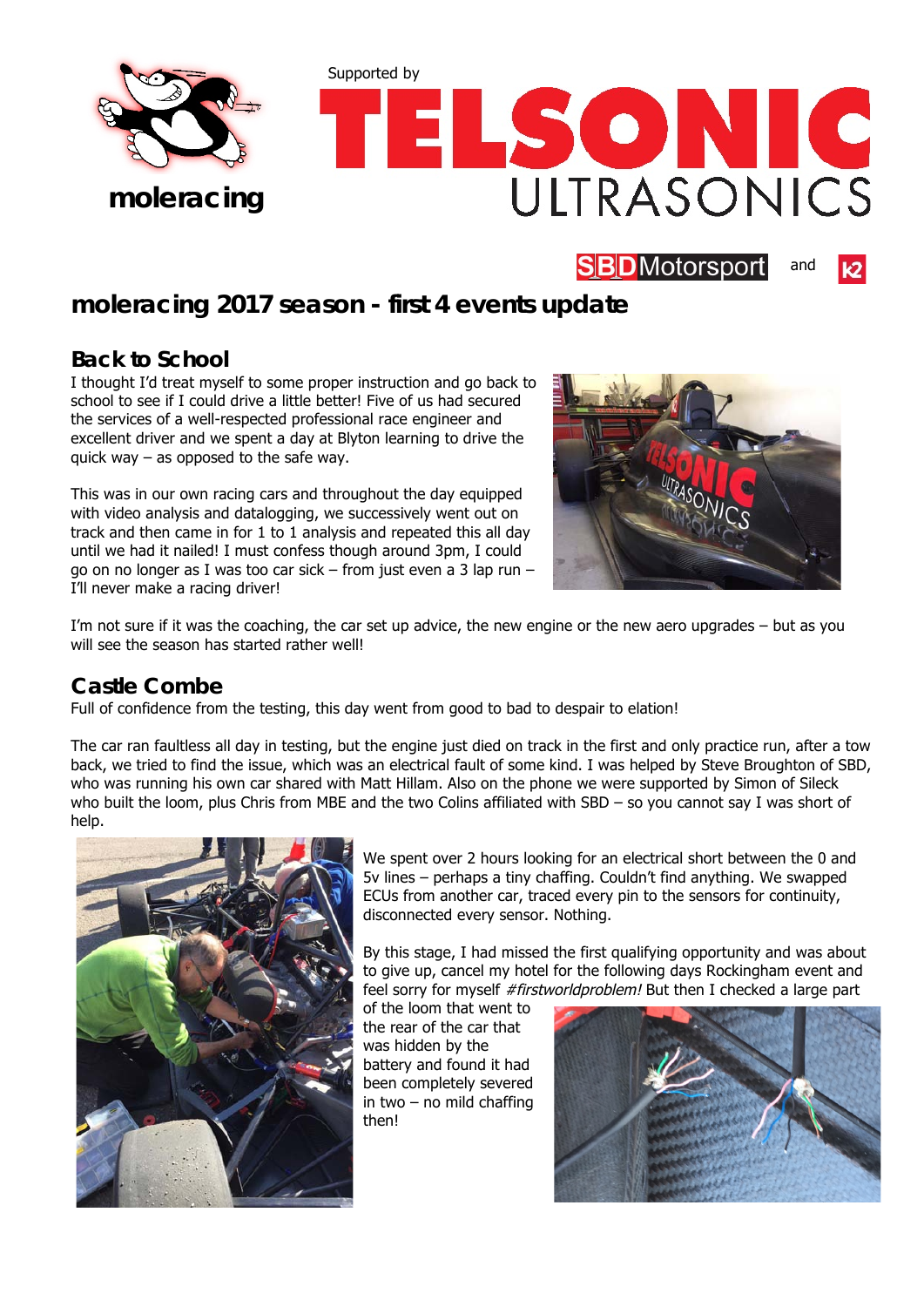

I decided to attempt a slow careful repair and abandon the day, but with all the help, we rebuilt the loom and screening to get me out for qualifying run 2, I got back into my race suit and I secured a place in the run off with  $4<sup>th</sup>$  fastest time overall.

In the run off, the favourite, John Graham with a fresh 3.5litre V8 with some 700bhp, was pulling 170mph when his rear wing ripped off – luckily, he did a rapid 360 and retired with no damage. The next favourite, Terry Holmes in another V8 had a worsening misfire and an intermittent engine that 'worked' at the wrong time and he went straight on in the chicane! I managed to pip Matt by a few tenths and Steve put the car in the gravel

trap on the second lap of a very promising run.

My time was the best of the rest and I took my  $3^{rd}$  ever run off win in 17 years to lead the British Championship!

### **Rockingham**

Full of confidence, we exhaustedly unpacked again the following day for some club meeting fun and a crack at my winning time from last year.

Terry and Graham in the V8 Lola, still had misfire issues and didn't have a working car to make a threat and so I took fastest time of day as I should have done being the only 2 litre.

But I was most pleased with how well the car was working and I was driving and on the final run of the day I put new tyres on and lowered the outright lap record of this circuit by 1.4 seconds!





# **Abingdon Long Course**

It had been some 10 years since I was last at Abingdon, so for just fun and enjoyment I entered this new combined course layout. It was a difficult course to remember due to the airfield nature, the 2 miles in length and the mass of cones.



A beautiful sunrise as I arrived at the venue at 6.30am meant I had to stop the car and get the camera out.

In first practice I went off at corner 6. Chicane 2 was tricky to get right all day, and the entry speed into



this chicane was 137mph, slowing to 60 at the tight apex. Lessons learned from Blyton were very applicable here, and although I led